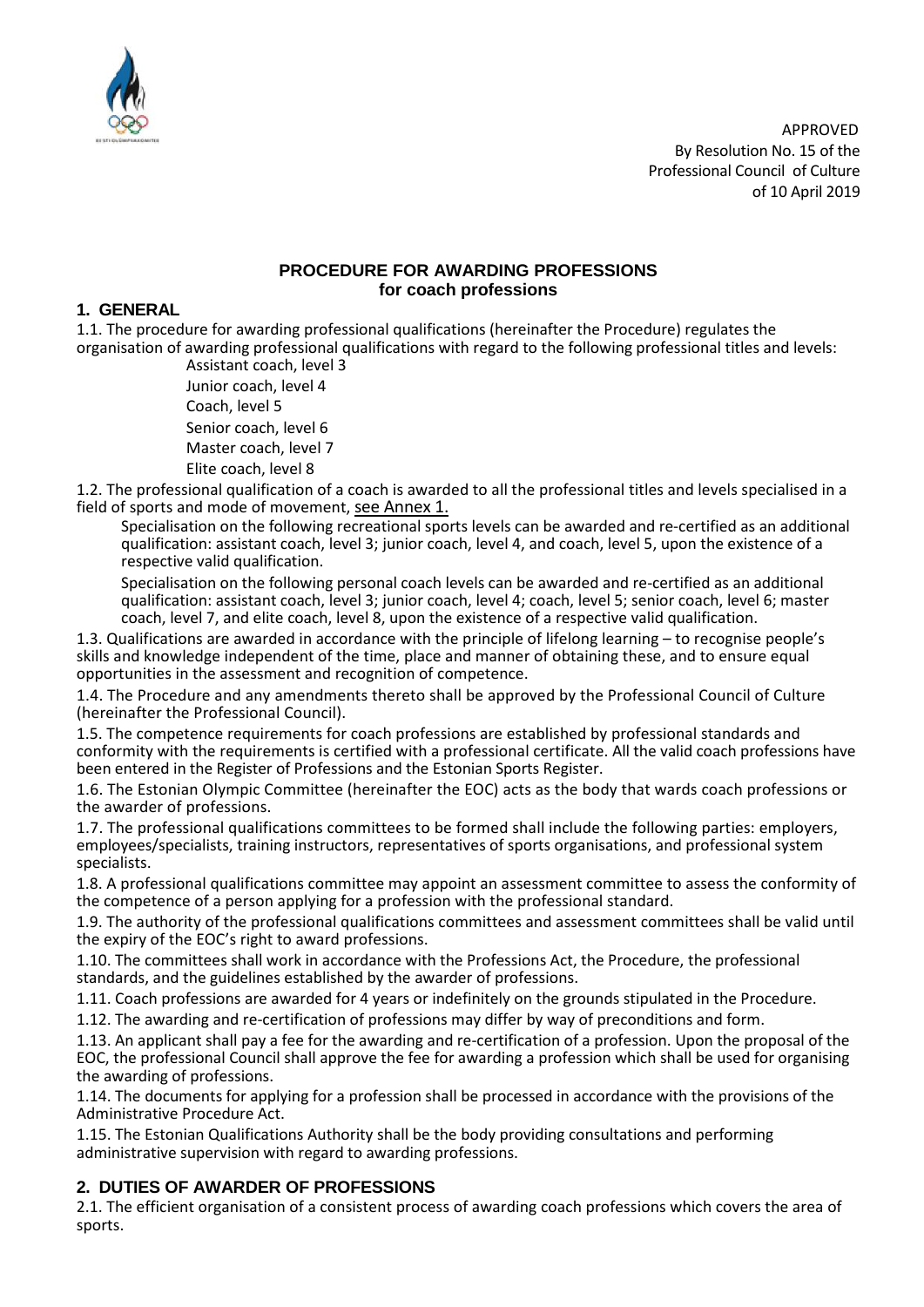2.2. Developing and updating guideline materials for the organisation of the awarding of professions in the legal framework.

2.3. Developing a draft procedure for awarding professions and submitting it to the Professional Council for approval.

2.4. Developing the rates of the fees for the awarding and re-certification of professions and submitting it to the Professional Council for approval.

2.5. Forming the EOC professional coach qualifications committees and approving the EOC field of sports professional coach qualifications committees on the basis of specialisation.

2.6. Ensuring the announcement of awarding a profession.

2.7. Ensuring the disclosure of information related to awarding a profession.

2.8. Ensuring the receipt and verification of conformity of the applications and documents of applicants and reapplicants in the electronic environment created for the purpose.

2.9. Ensuring the assessment of the conformity of applicants and re-applicants with the professional levels in the EOC field of sports professional coach committees.

2.10. Ensuring the issue of professional certificates.

2.11. Ensuring the protection of information which is not subject to disclosure and which has been obtained in the course of awarding a profession.

2.12. Ensuring compliance with the procedures for the organisation of awarding professions.

2.13. Submitting a report on the organisation of awarding professions and the use of the related financial resources to the Professional Council at least once a year.

2.14. Recording the awarding and re-certification of coach professions in the Estonian Sports Register and ensuring data exchange with the Register of Professions.

## **3. COMPOSITION AND DUTIES OF PROFESSIONAL QUALIFICATIONS COMMITTEES**

3.1. A member of a professional qualifications committee shall have an overview of the professional system, the coach profession, the specifics of sports movement and the basics of pedagogy, and act in an impartial manner.

3.2. The EOC professional coach qualifications committee (the central committee) shall be approved by the EOC. The field of sports specific EOC professional coach qualifications committees shall upon the proposal of the respective sports federations be approved by the EOC. The professional qualifications committees shall include the representatives of the following institutions and parties interested in the awarding of a profession: the Estonian Olympic Committee, the respective sports federation, sports club and/or sports school (representatives of employers), coaches recognised in the field of sports (representatives of employees/specialists), a higher education establishment related to the know-how of the area (representatives of training instructors), and the Estonian Qualifications Authority.

3.3. The professional qualifications committees shall elect a chairperson and a vice-chairperson from amongst their members.

3.4. The duties of the EOC professional coach qualifications committees shall be:

3.4.1. awarding professions to the members of the EOC field of sports professional coach committees;

3.4.2. awarding and re-certifying the profession of an elite coach, level 8;

3.4.3. awarding and re-certifying the profession of an master coach, level 7;

3.4.4. solving extraordinary situations and providing consultations to the EOC field of sports professional coach qualifications committees;

3.4.5. verifying the existence of restrictions with regard to persons working with children.

3.4.6. The composition of an EOC professional coach qualifications committee:

The work of the committee shall be organised by an awarder of professions selected by way of a competition. The composition of a professional qualifications committee shall include:

- **1)** employers;
- **2)** employees/specialists;
- **3)** training instructors;
- **4)** other parties.

3.4.7. In the awarding and re-certification of the professions of an elite coach, level 8, and a master coach, level 7, a representative of the professional coach qualifications committee of the relevant sports federation may be invited to the committee meeting.

3.5. Professional qualifications committees shall:

3.5.1. act on the basis of the work procedure approved by the awarder of professions;

3.5.2. ensure the availability of the study programme and study materials necessary for the qualification training of coaches and conduct training in their area of specialisation/field of sports in the required volume;

3.5.2. appoint an assessment committee, if necessary;

3.5.4. comply with the rates of the fees for awarding and re-certification of professions;

3.5.5. comply with the guidelines and other documents related to awarding professions established by the EOC;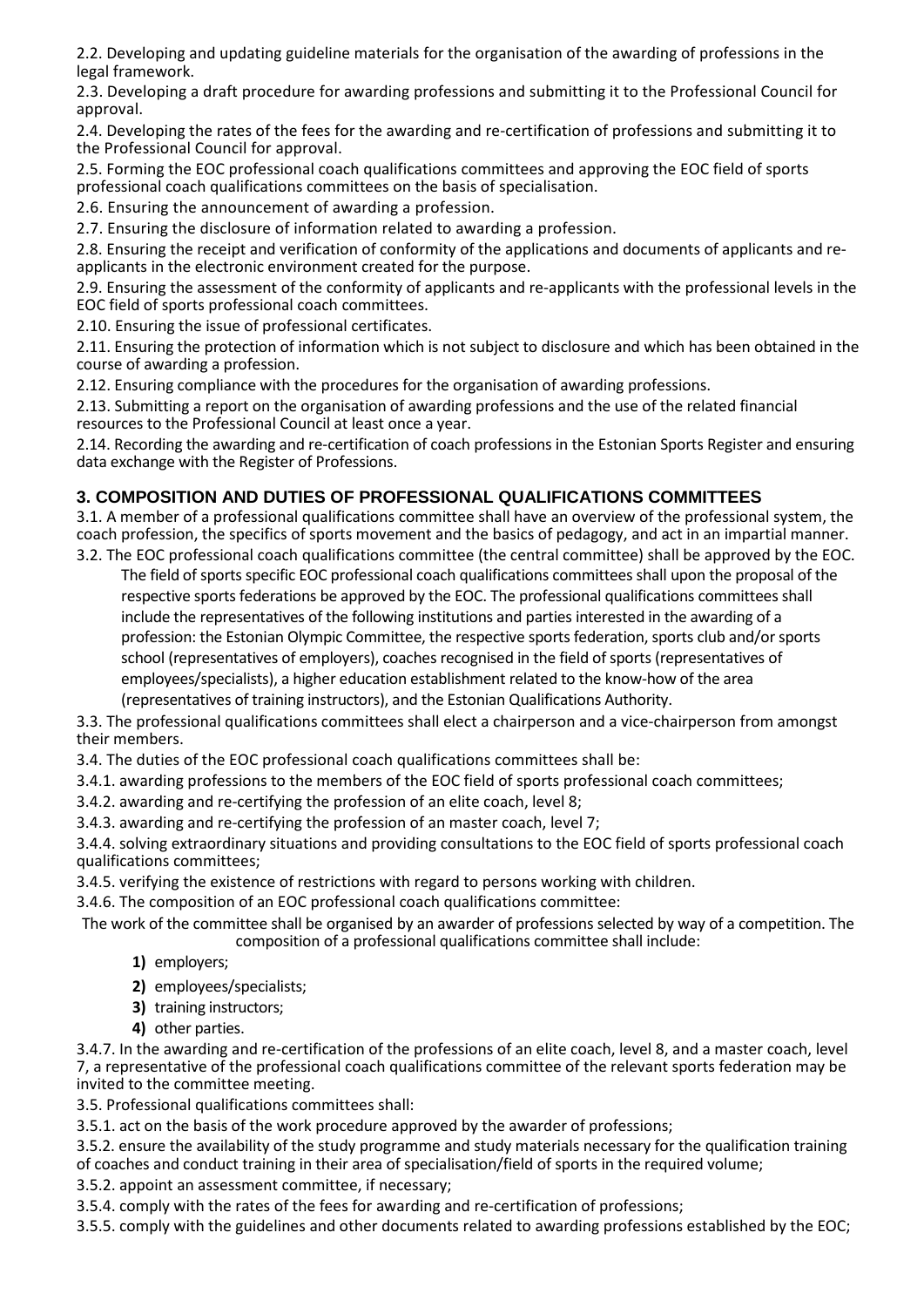3.5.6. approve the field of sports specific assessment forms, guidelines and materials;

3.5.7. announce the awarding of a profession;

3.5.8. review the documents of applicants and decide on allowing them to the assessment for the awarding/recertification of a profession;

3.5.9. decide on the awarding/re-certification or the refusal to award/re-certify a profession to an applicant;

3.5.10. settle complaints submitted with regard to the activities of an assessment committee;

3.6. A member of a professional qualifications committee must not take part in deciding on the awarding of a profession to an applicant, if he or she:

3.6.1. has taken part in the work of the assessment committee, or

3.6.2. is directly involved in the organisation of preparatory training or education for awarding a profession, or 3.6.3. is the applicant's employer or otherwise personally interested in the awarding of the profession or if other circumstances raise suspicions with regard to his or her impartiality.

# **4. FORMATION AND DUTIES OF ASSESSMENT COMMITTEES**

4.1. If necessary, an assessment committee shall be formed upon the decision of the professional qualifications committee for the assessment of the competence of an applicant.

4.2. An assessment committee shall consist of at least three members. If the assessment is held in the form of an examination using an automatic testing system in the case of which humans are not involved in assessment, the assessment committee shall consist of at least one member.

4.3. An assessment committee shall:

4.3.1. assess the applicant's competence in accordance with the provisions of the Procedure;

4.3.2. prepare a report on the organisation and results of the assessment and submit it to the professional qualifications committee.

4.4. The members of an assessment committee shall be competent in professional activities and familiar with the professional system and have assessment-related skills, they shall also be independent and with appropriate personal characteristics and attitudes.

4.5. Not more than a third of the members of an assessment committee may be directly involved in the organisation of preparatory training or education for the particular assessment and not more than one third may be from the same institution as the employer of the applicant, except in the case of the automatic testing referred to in subsection 4.2.

### **5. PRECONDITIONS TO AWARDING AND RE-CERTIFICATION OF PROFESSIONS AND DOCUMENTS TO BE SUBMITTED**

5.1. An applicant shall meet the following preconditions and certify his or her level of education, the completed qualification and further training, the level of the coach profession, work experience and other requirements with documents:

Preconditions to applying for the profession of an assistant coach, level 3:

- age at least 18 years, the completion of the qualification training of an assistant coach, level 3, in the volume of 30 hours in general sports courses, and in the area of specialisation – *at least* 30 hours in the field of sports, *basic first aid training* (16 hours) or *further first aid training* (6 hours) completed in the past four years, preferably secondary education, and experience in engaging in the field of sports.

Two options for the preconditions to applying for the profession of a junior coach, level 4:

- secondary education, holds the profession of an assistant coach, level 3, in addition to the qualification training of an assistant coach in the total volume of 60 hours, the completion of the qualification training of a junior coach, level 4, in the volume of 50 hours in the general sports courses, and in the area of specialisation – *at least* 50 hours in the field of sports, *basic first aid training* (16 hours) or *further first aid training* (6 hours) completed in the past four years, and at least 1 year of professional work experience at the qualification level of an assistant coach, level 3;
- higher physical and/or sports education and further training in the area of specialisation at least 60 hours in the field of sports in the past 4 years, which have not been used as the basis upon deciding on a previous awarding of a profession, and *basic first aid training (16 hours)* or *further first aid training (6 hours)* completed in the past four years*.*

Three options for the preconditions to applying for the profession of a coach, level 5:

- secondary education, holds the profession of a junior coach, level 4, in addition to the qualification training of an assistant coach and junior coach in the total volume of 160 hours, the completion of the qualification training of a coach, level 5, in the general sports courses in the volume of 70 hours, and in the area of specialisation – *at least* 70 hours in the field of sports*, basic first aid training (16 hours)* or *further first aid training (6 hours)* completed in the past four years, and at least 3 years of professional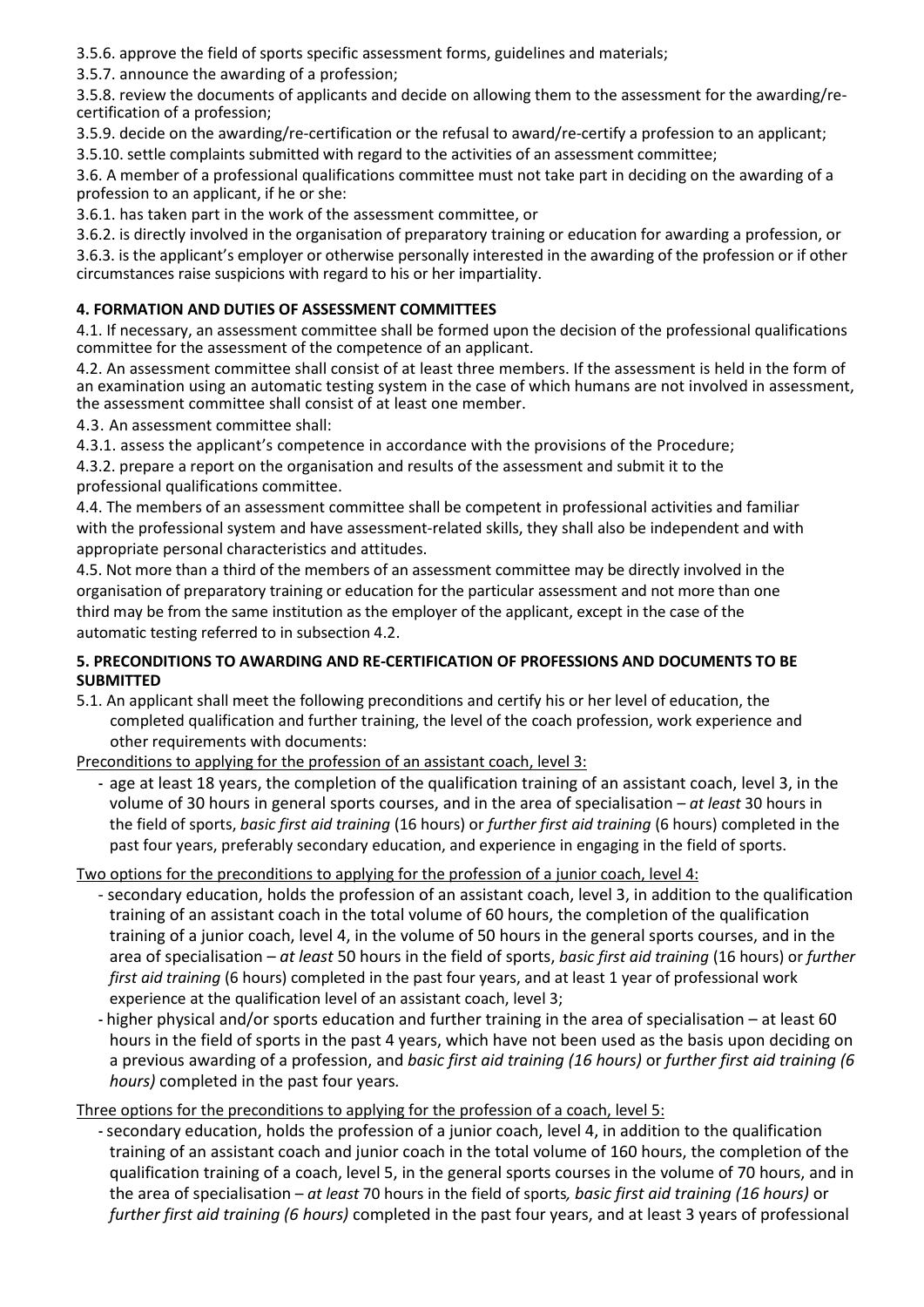work experience in total on the qualification levels of an assistant coach, level 3, and a junior coach, level 4;

- higher physical and/or sports education acquired in the past 5 years and professional further training in the area of specialisation – at least 60 hours in the field of sports in the past 4 years, which have not been used as the basis upon deciding on a previous awarding of a profession, and *basic first aid training (16 hours)* or *further first aid training (6 hours)* completed in the past four years, and at least 1 year of professional work experience in total in the past 4 years;
- higher physical and/or sports education acquired 6 and more years ago and professional further training in the area of specialisation – at least 60 hours in the field of sports in the past 4 years, which have not been used as the basis upon deciding on a previous awarding of a profession, and *basic first aid training (16 hours)* or *further first aid training (6 hours)* completed in the past four years, and at least 5 years of professional work experience in the past 8 years.

Three options for preconditions to applying for the profession of a senior coach, level 6:

- holds the profession of a coach, level 5, professional further training in the area of specialisation at least 60 hours in the field of sports in the past 4 years which have not been used as the basis upon deciding on a previous awarding of a profession, and *basic first aid training (16 hours)* or *further first aid training (6 hours)* completed in the past four years, and at least 10 years of professional work experience *in total* in the past 12 years on the levels of assistant coach, level 3, junior coach, level 4, and coach, level 5;
- higher physical and/or sports education acquired in the past 5 years and professional further training in the area of specialisation – at least 60 hours in the field of sports in the past 4 years, which have not been used as the basis upon deciding on a previous awarding of a profession, and *basic first aid training (16 hours)* or *further first aid training (6 hours)* completed in the past four years, and at least 3 years of professional work experience in the past 8 years;
- higher physical and/or sports education acquired 6 and more years ago, and professional further training in the area of specialisation – at least 60 hours in the field of sports in the past 4 years, which have not been used as the basis upon deciding on a previous awarding of a profession, and *basic first aid training (16 hours)* or *further first aid training (6 hours)* completed in the past four years, and at least 8 years of professional work experience in the past 12 years.

Two options for the preconditions to applying for the profession of a master coach, level 7:

- holds the profession of a senior coach, level 6, education that corresponds to the master's degree in physical education and/or sports, professional further training in the area of specialisation – at least 60 hours in the field of sports in the past 4 years, which have not been used as the basis upon deciding on a previous awarding of a profession, and *basic first aid training (16 hours)* or *further first aid training (6 hours)* completed in the past four years, at least 5 years of professional work experience in the past 8 years as well as a high level of recognition of the results of trainees, and published professional publications and/or activity as a training instructor of coaches;
- holds the profession of a senior coach, level 6, higher physical and/or sports education, professional further training in the area of specialisation – at least 60 hours in the field of sports in the past 4 years, which have not been used as the basis upon deciding on a previous awarding of a profession, and *basic first aid training (16 hours)* or *further first aid training (6 hours)* completed in the past four years, at least 10 years of professional work experience in the past 12 years as well as a high level of recognition of the results of trainees, and published professional publications and/or activity as a training instructor of coaches.

The preconditions to applying for the profession of an elite coach, level 8:

- holds the profession of a master coach, level 7, top-level skills and knowledge obtained in a consistent extent comparable to a high academic level, and conformity with at least four of the following requirements (according to the assessment of the EOC professional coach qualifications committee):
- a. is recognised and has repeatedly proven his or her efficient coaching work at an international top level;
- b. holds international authority as an expert/coach invited to national teams;
- c. has published professional articles or has been selected to give a presentation at conferences of international level;
- d. has consistently been an example and an advocate of the ideals of fair play and clean sports;
- e. is working/has worked as a lecturer or a member of teaching staff at a higher education establishment with a lecture series or in the area of research;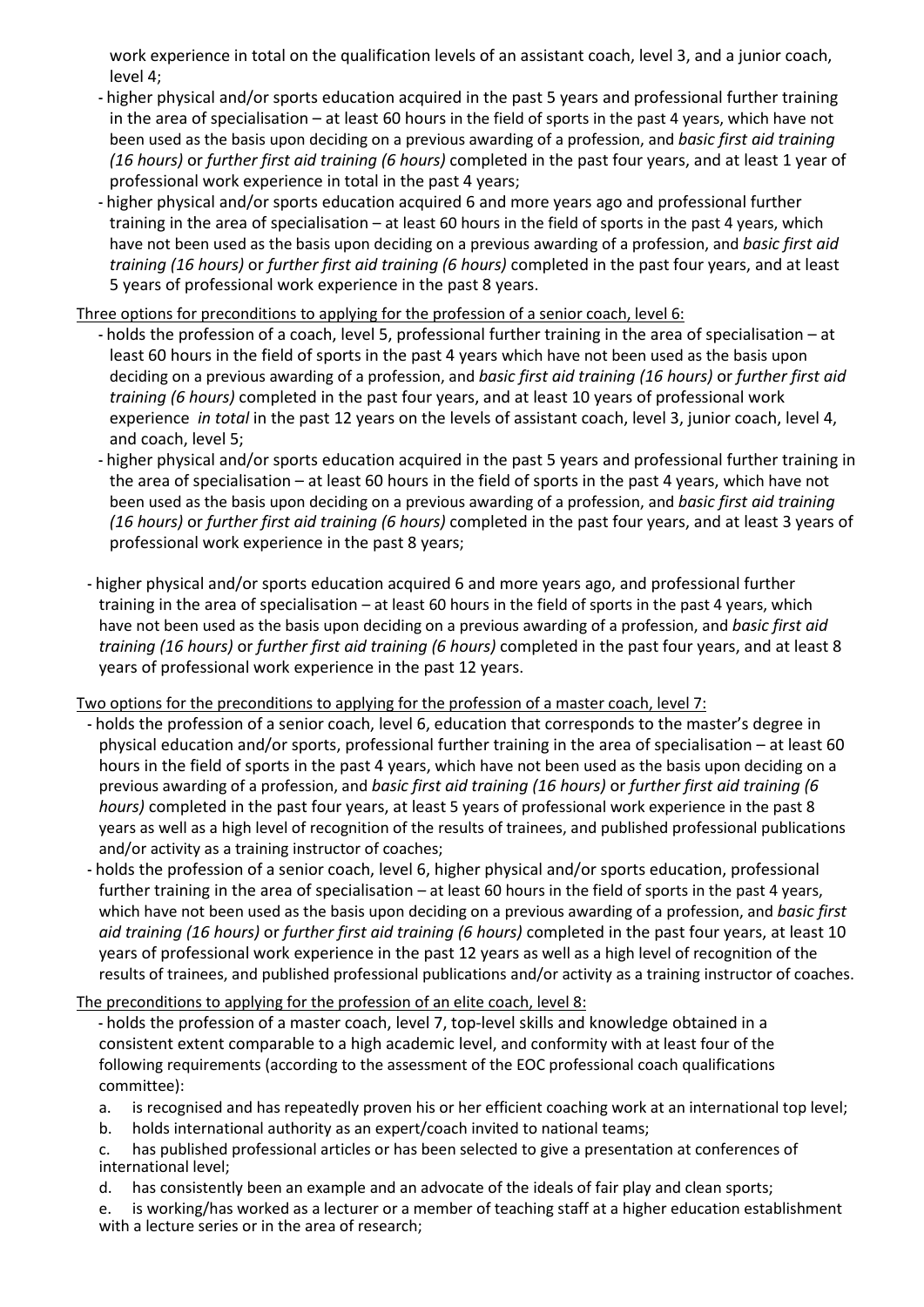f. the result of the development of his or her new ideas of processes are used on an international level.

The professional qualifications committees shall have the right to specify the preconditions upon prior agreement with the EOC.

5.2. The documents to be entered in the electronic environment upon applying for a profession:

- 1) expresses his or her wish to apply for a profession in the environment by pressing the 'New application' key, and enters the professional level and specialisation applied for;
- 2)the environment generates a standard format CV on the basis of the data entered by the applicant;
- 3) uploads a copy of a personal identification document (passport or ID card) to the environment;
- 4) uploads a copy of a document that certifies education to the environment;
- 5) documents that certify the completion of general courses of qualification training shall be uploaded to the environment by the training provider;
- 6) uploads documents that certify the completion of the specialisation part of qualification training and further training to the environment;
- 7) uploads a copy of the payment order concerning the payment of the costs related to awarding the profession to the environment;
- 8) states the absence of restrictions on working with children in accordance with the provisions of section 20 of the Child Protection Act.

5.3 A re-applicant for a profession shall meet the following preconditions and certify the completed further training, the level of the coach profession and the work experience with documents:

The preconditions to re-applying for the profession of an assistant coach, level 3:

- professional further training in the area of specialisation – at least 60 hours in the field of sports in the past 4 years, which have not been used as the basis upon deciding on a previous awarding of a profession, and *basic first aid training (16 hours)* or *further first aid training (6 hours)* completed in the past four years, and at least 2 years of professional work experience on the qualification level of an assistant coach, level 3, in the past 4 years.

The preconditions to re-applying for the profession of a junior coach, level 4:

- professional further training in the area of specialisation – at least 60 hours in the field of sports in the past 4 years, which have not been used as the basis upon deciding on a previous awarding of a profession, and *basic first aid training (16 hours)* or *further first aid training (6 hours)* completed in the past four years, and at least 2 years of professional work experience on the qualification level of a junior coach, level 4, in the past 4 years.

The preconditions to re-applying for the profession of a coach, level 5:

- professional further training in the area of specialisation – at least 60 hours in the field of sports in the past 4 years, which have not been used as the basis upon deciding on a previous awarding of a profession, and *basic first aid training (16 hours)* or *further first aid training (6 hours)* completed in the past four years, and at least 3 years of professional work experience on the qualification level of a coach, level 5, in the past 4 years.

The preconditions to re-applying for the profession of a senior coach, level 6:

- professional further training in the area of specialisation – at least 60 hours in the field of sports in the past 4 years, which have not been used as the basis upon deciding on a previous awarding of a profession, and *basic first aid training (16 hours)* or *further first aid training (6 hours)* completed in the past four years, and at least 4 years of professional work experience on the qualification level of a senior coach, level 6, in the past 4 years.

The preconditions to re-applying for the profession of a master coach, level 7:

- the *completion* of professional further training and/or *working as a training instructor* in the area of specialisation – at least 60 hours in the field of sports in the past 4 years, which have not been used as the basis upon deciding on a previous awarding of a profession, and *basic first aid training (16 hours)* or *further first aid training (6 hours)* completed in the past four years, and at least 4 years of professional work experience on the qualification level of a master coach, level 7, in the past 4 years.

The preconditions to re-applying for the profession of an elite coach, level 8:

- the *completion* of professional further training and/or *working as a training instructor* in the area of specialisation – at least 60 hours in the field of sports in the past 4 years, which have not been used as the basis upon deciding on a previous awarding of a profession, and at least 4 years of professional work experience on the qualification level of an elite coach, level 8, in the past 4 years.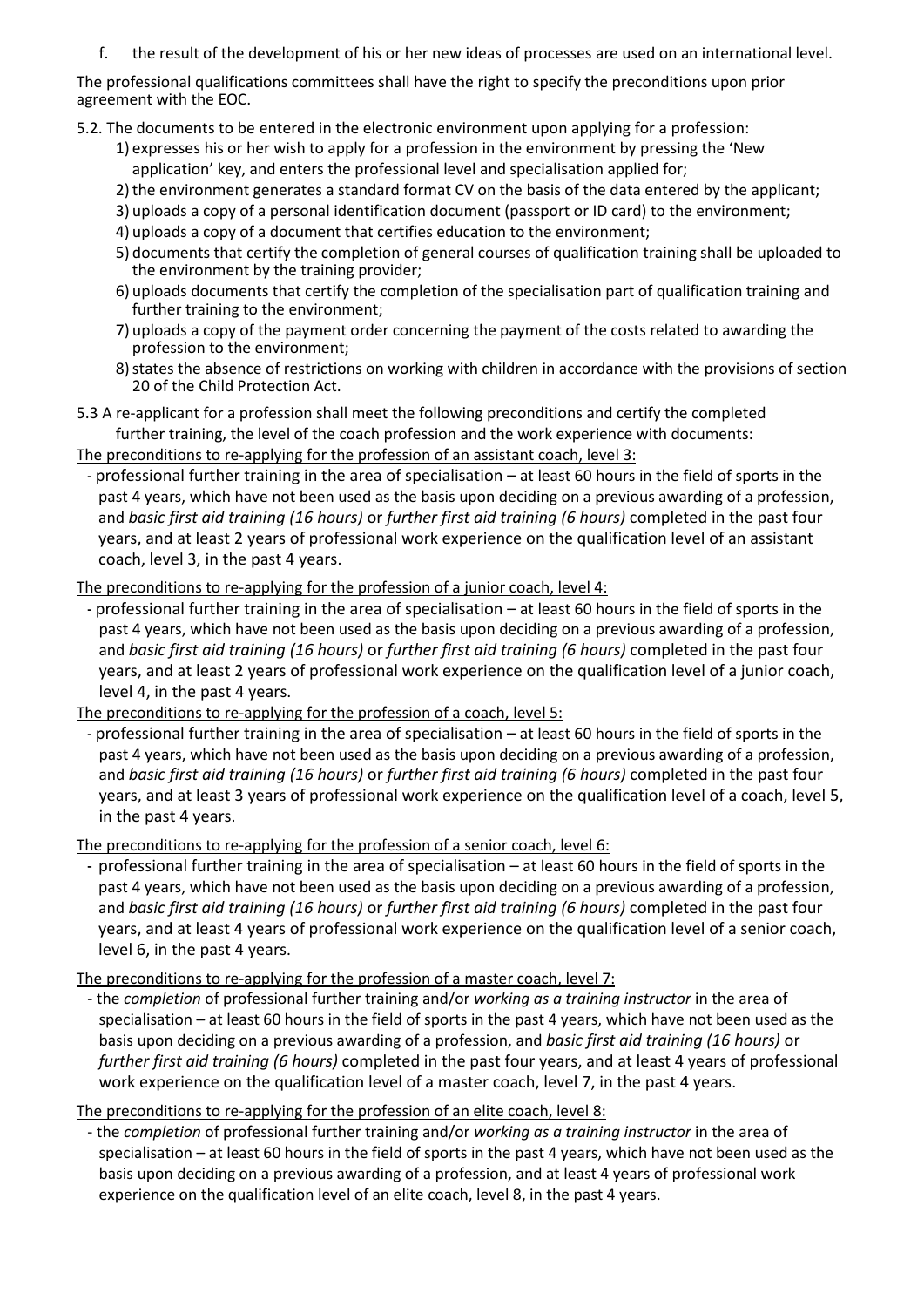The professional qualifications committees shall have the right to specify the preconditions upon prior agreement with the EOC.

5.4. The documents to be entered in the electronic environment upon applying for a profession:

- 1) expresses his or her wish to re-apply for a profession in the environment by pressing the 'New application' key, and enters the professional level and specialisation applied for;
- 2) the environment generates a standard format CV on the basis of the data entered by the applicant;
- 3) uploads a copy of a personal identification document (passport or ID card) to the environment;
- 4) uploads a copy of a document that certifies education to the environment;
- 5) uploads documents that certify the completion of further training to the environment;
- 6) uploads a copy of the payment order concerning the payment of the costs related to awarding the profession to the environment;
- 7) states the absence of restrictions on working with children in accordance with the provisions of section 20 of the Child Protection Act.

5.5. The re-certification shall be done on the basis of the submitted documents and/or in the form of an interview.

In the case of re-applicants of retirement age, the re-certification shall be done on the basis of documents and in such case the cost of the professional certificate established by the professional institution shall be the cost of the re-certification.

5.6. A professional qualifications committee may develop a procedure for taking into account previous

studies and work experience (hereinafter VÕTA). The conformity of an applicant with the preconditions shall be assessed in accordance with that, if the applicant does not have documents that certify his or her conformity with the preconditions.

#### **6 ANNOUNCEMENT OF AWARDING PROFESSIONS, PROCESSING OF DOCUMENTS, AND TERMS**

6.1. The professional qualifications committees shall announce the awarding of professions at least once a year in the section 'Announcement of awarding of profession' in the sub-register of coaches of the Estonian Sports Register and on the homepage of the respective sports federation and on the central sports information page at www.sport.ee.

6.2. The following requirements and terms shall apply upon the announcement of awarding professions, the processing of documents and the awarding of professions:

6.2.1. a professional qualifications committee shall announce the awarding of professions not later than two months before the planned awarding of the professions, by announcing:

- the names, EstQF levels and specialisations of the professions to be awarded;
- the terms for submitting the documents;
- the dates and places of assessments conducted for awarding professions, the manners of organising assessments;
- the amount of the fee for the awarding of a profession.

6.2.2. an applicant for a profession shall submit the required documents in the e-environment within three weeks from the announcement of the awarding of the profession;

6.2.3. the professional qualifications committee shall review the submitted documents within three weeks from the final term for the submission thereof. The professional qualifications committee shall review the documents in accordance with the following procedure and requirements:

- the applicant shall be responsible for the correctness of the submitted documents;
- the existence and required format of the necessary documents shall be checked upon the receipt thereof;
- in the case of deficiently completed and/or missing documents, the professional qualifications committee shall give the applicant up to one week for eliminating the deficiencies;
- in order to specify the data submitted by an applicant, the professional qualifications committee shall have the right to request additional documents**;**
- if deficiencies are not eliminated by the due term, the professional qualifications committee may decide not to review the application;
- the copies of documents submitted to the professional qualifications committee shall not be returned;
- the paid fee for awarding a profession shall not be returned.

6.2.4. allowing an applicant for assessment shall be decided on the basis of the documents reviewed by the professional qualifications committee and the applicant shall be sent an invitation to the assessment in written reproducible format not later than three weeks before the announced date of assessment;

6.2.5. in the case of a non-conformity of an applicant with the coach profession applied for and with the preconditions established for entering an EstQF level, the professional qualifications committee shall have the right to:

- not allow the applicant for assessment, with the obligation to justify the decision;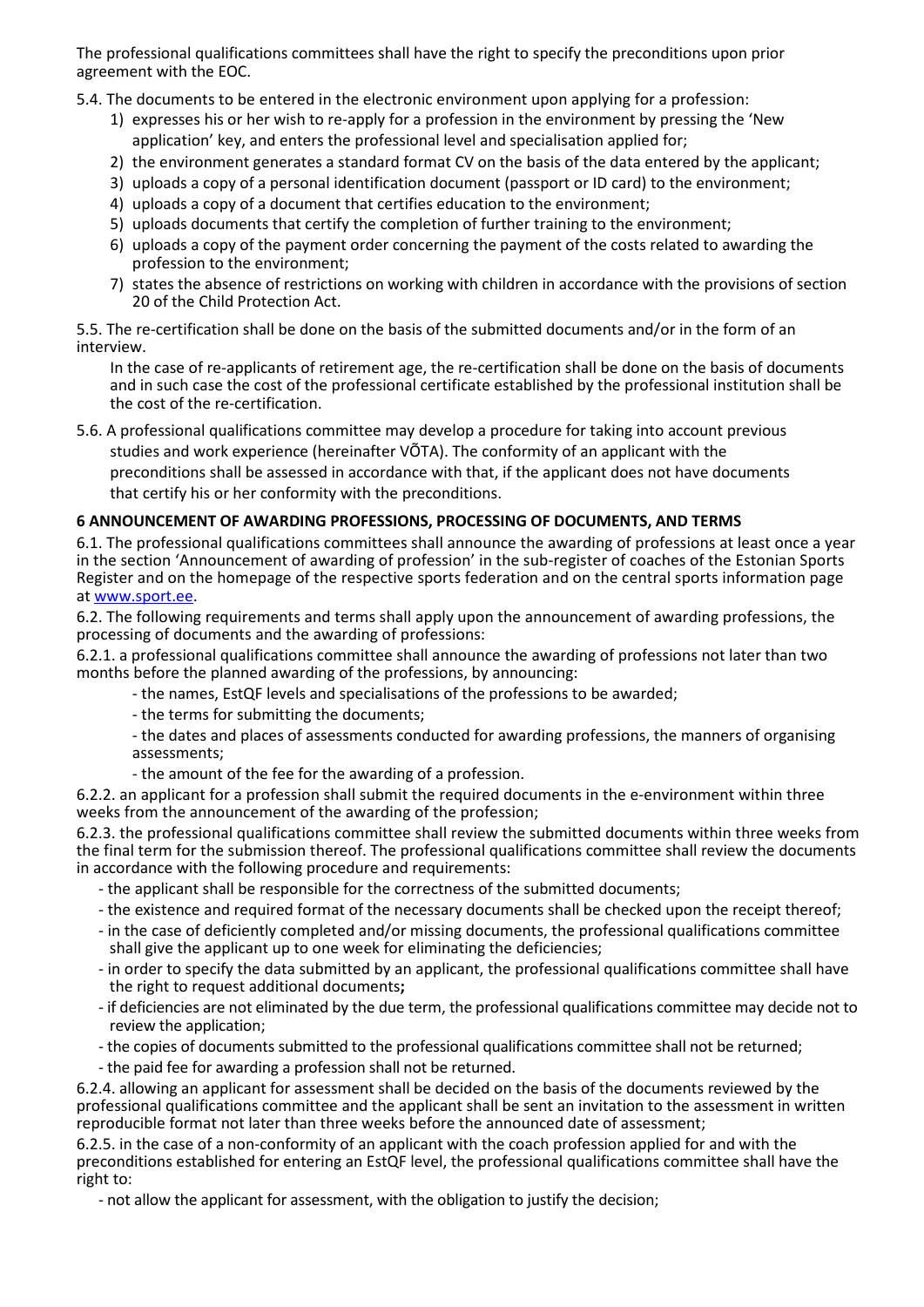- recommend a more appropriate professional level to the applicant, based on the established preconditions and the submitted documents;
- 6.2.6. the applications and documents of applicants shall be stored in the e-environment.

## **7 ASSESSMENT OF COMPETENCE OF APPLICANTS**

7.1. An applicant shall be allowed for assessment by a decision of the professional qualifications committee, considering the conformity of the submitted application and documents with the coach profession applied for and the preconditions established for entering an EstQF level;

7.2. The forms of assessment of competence upon awarding a profession are as follows:

7.2.1. assistant coach, level 3; junior coach, level 4, and coach, level 5;

7.2.1.1. for the assessment of knowledge, a written test with 40multiple choice questions, four answer per each, of which only one is correct. Twenty of the 40 questions shall be from the specialisation in the field of sports and 20 shall be from general sports courses. If the specialisation and general courses tests are not taken simultaneously, the specialisation test shall be taken first, and upon at least a 60% result the applicant shall be allowed to take the general courses test. Of the general sports courses questions, 10 shall be related to biomedicine, 6 to pedagogy and psychology, and 4 to general knowledge. The test can only be taken via the EstQF testing centre.

7.2.1.2. an examination of professional practical skills in the field of sports, the form of which shall be approved by the professional qualifications committee;

7.2.2. senior coach, level 6;

7.2.2.1. an oral or written examination with questions from general sports courses and specialisation in the field of sports;

7.2.2.2. a practical examination of professional practical skills in the field of sports, the form of which shall be approved by the professional qualifications committee;

7.2.3. master coach, level 7;

7.2.3.1. an interview;

7.2.3.2. an expert evaluation or an examination of professional practical skills in the field of sports;

7.2.3. elite coach, level 8;

7.2.3.1. an interview;

7.2.3.2. an expert evaluation.

#### 7.3. Organisation of assessments

7.3.1. assistant coach, level 3; junior coach, level 4, and coach, level 5;

7.3.1.1. the written test to assess knowledge with 20 multiple choice questions from the specialisation in the field of sports shall be prepared by the professional qualifications committee, while 20 general courses questions shall be taken from the questions database prepared by the awarder of professions. If the specialisation and general courses tests are not taken simultaneously, the specialisation test shall be taken first, and upon at least a 60% result the applicant shall be allowed to take the general courses test..

7.3.1.2. upon simultaneously taking the specialisation and general courses test (40 questions), the applicant shall be given 60 minutes, and upon taking just the general courses test the applicant shall be given 30 minutes; 7.3.1.3. the applicants taking the test may only use materials provided by the professional qualifications committee. It shall be forbidden upon taking the test to:

- communicate with each other and use outside help;
- use mobile phones and other electronic devices;
- take test-related materials out of the examination room;
- behave in a manner that disturbs others taking the test and the committee members.

7.3.1.4. the test shall be considered passed, if at least 32 of the 40 questions have been answered correctly;

7.3.1.5. the applicants shall be allowed to take the examination of practical professional skills in the field of sports (the form of which shall be decided by the professional qualifications committee) generally after passing the written test to assess knowledge;

7.3.2. senior coach, level 6;

7.3.2.1. the professional qualifications committees shall prepare the questions of the oral or written examination in the general sports courses and the specialisation in the field of sports and decide on the format of the examination;

7.3.2.2. up to 60 minutes shall be given for taking the examination;

7.3.2.3. the applicants taking the examination may only use the materials given by the professional qualifications committee. It shall be forbidden upon taking the examination to:

**-** communicate with each other and use outside help;

- use mobile phones and other electronic devices;
- take examination-related materials out of the examination room;
- behave in a manner that disturbs others taking the examination and the committee members.

7.3.2.4. the professional qualifications committees shall decide on considering an examination passed;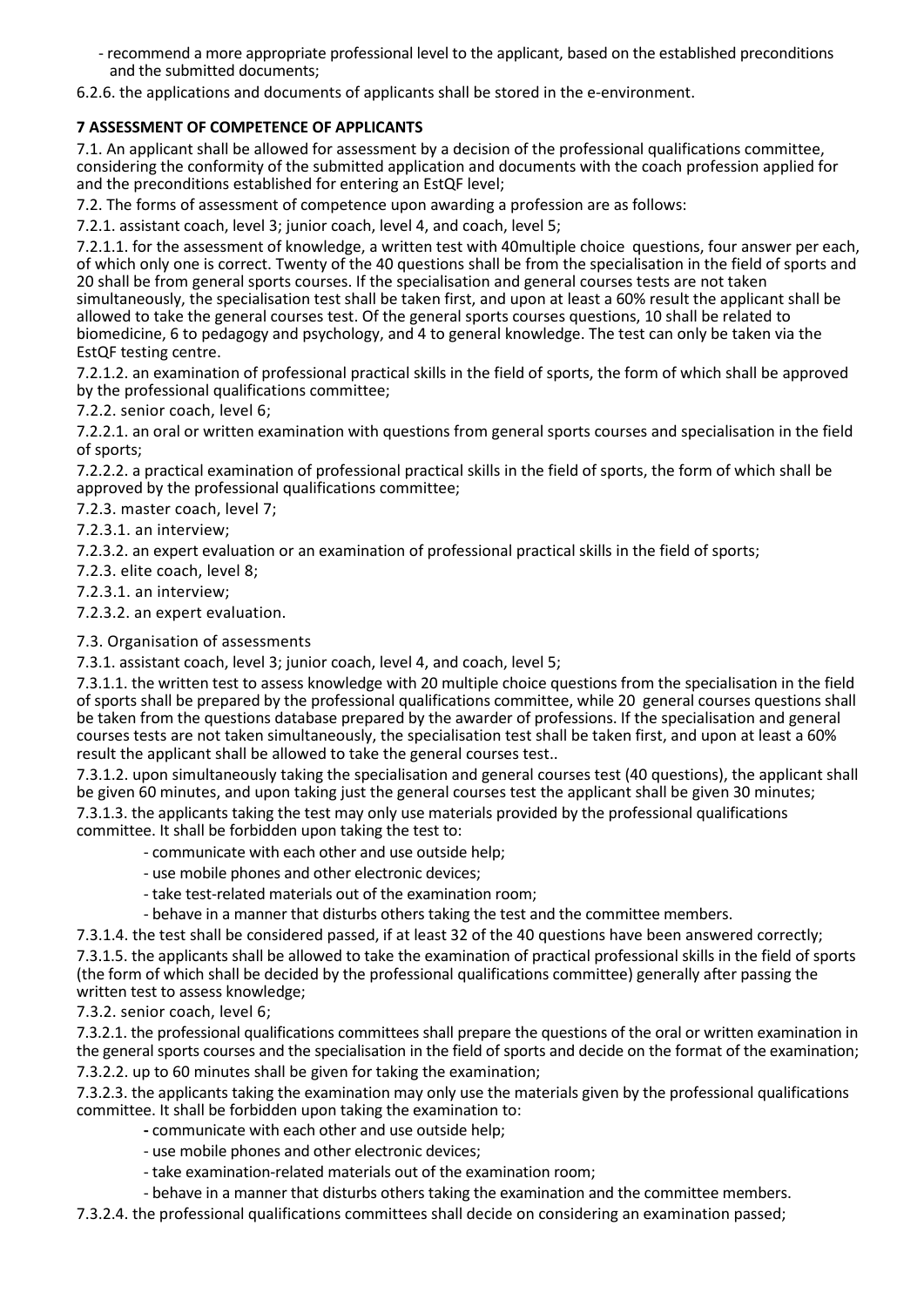7.3.2.5. the applicants who have passed the examination in the general sports courses and the specialisation in the field of sports shall be allowed to take the examination of practical professional skills in the field of sports (the form of which shall be decided by the professional qualifications committee);

7.3.3. master coach, level 7;

7.3.3.1. the EOC professional coach qualification committee shall decide on the format of the interview;

7.3.3.2. the EOC professional coach qualification committee shall decide on engaging experts or the forms of the examination of practical professional skills in the field of sports;

7.3.4. elite coach, level 8;

7.3.4.1. the EOC professional coach qualification committee shall decide on the format of conducting the interview;

7.3.4.2. the EOC professional coach qualification committee shall decide on engaging experts.

## **8 DECIDING ON AWARDING PROFESSIONS AND ISSUE OF PROFESSIONAL CERTIFICATES**

8.1. The professional qualifications committee shall decide on awarding a profession or refusing to award a profession on the basis of the assessment results within three weeks at the latest from the assessment.

8.2. The professional qualifications committee shall inform the applicant of the decision. A decision to refuse to award a profession shall be justified in writing.

8.3. An applicant shall have the right to submit a complaint concerning the assessment process and result to the professional qualifications committee.

8.4. An applicant shall have the right to submit a challenge on the decision of the professional qualifications committee on the terms and conditions and in accordance with the procedure established in the Administrative Procedure Act.

8.5. The professional qualifications committee shall approve the awarding of a profession electronically within 7 working days, after which the processor of the Estonian Sports Register together with the Professional Qualifications Authority shall ensure the entry of data one the professional certificate forms, the issue of a professional certificate and the entry of the data concerning the professions into the register.

8.6. The professional qualifications committee shall issue a professional certificate within 30 working days after passing the decision on awarding the profession.

8.7. A professional certificate shall generally be valid for four years from the date of the decision of the professional qualifications committee, except in the cases stipulated in subsections 8.9 and 9.1 of this Procedure. 8.8. A professional certificate shall be issued for an indefinite term, if:

8.8.1. a higher professional level (master coach, level 7, and the professional level previously corresponding to that, or elite coach, level 8) has been previously awarded to the applicant/re-applicant of a coach profession at least on two occasions.

8.9. The professional qualifications committee shall have the right to declare a professional certificate invalid, if: 8.9.1. the professional certificate has been obtained through fraud;

8.9.2. the professional certificate has been issued on the basis of a forged document or a document that contains false data;

8.9.3. the activities of the person holding a profession do not meet the norms established by the professional standard and its annexes.

8.10. Upon a professional certificate being declared invalid, the certificate shall be deleted from the Register of Professions and the professional qualifications committee shall notify the relevant person of the decision by registered mail and publish a relevant notice in the Official Announcements [*Ametlikud Teadaanded*] (http://www.ametlikudteadaanded.ee/).

8.11. A decision to declare a professional certificate invalid can be challenged on the terms and conditions and in accordance with the procedure established in the Administrative Procedure Act.

8.12. If necessary, the holder of a professional certificate may request the issue of a duplicate professional certificate from the processor of the Register of Professions.

# **9 SOLVING EXTRAORDINARY SITUATIONS UPON AWARDING PROFESSIONS**

9.1. The age of an applicant for a coach profession:

9.1.1. for applying for the profession of an assistant coach, level 3, and for certifying the relevant competence, an applicant shall be at least 18 years of age;

9.1.2. as an exception upon the decision of the professional qualifications committee, an applicant may be allowed to certify his or her competence as of the age of 17 and a half years. The awarded profession shall become valid from the day on which the applicant attains 18 years of age.

9.2. The right to re-apply for a profession:

9.2.1. a profession shall be re-applied for during the period of validity of the profession;

9.2.2. as an exception based on good reasons, the professional qualifications committee shall have the right to allow a re-applicant to re-certify a profession, if not more than one year has passed from the expiry of the validity of the profession;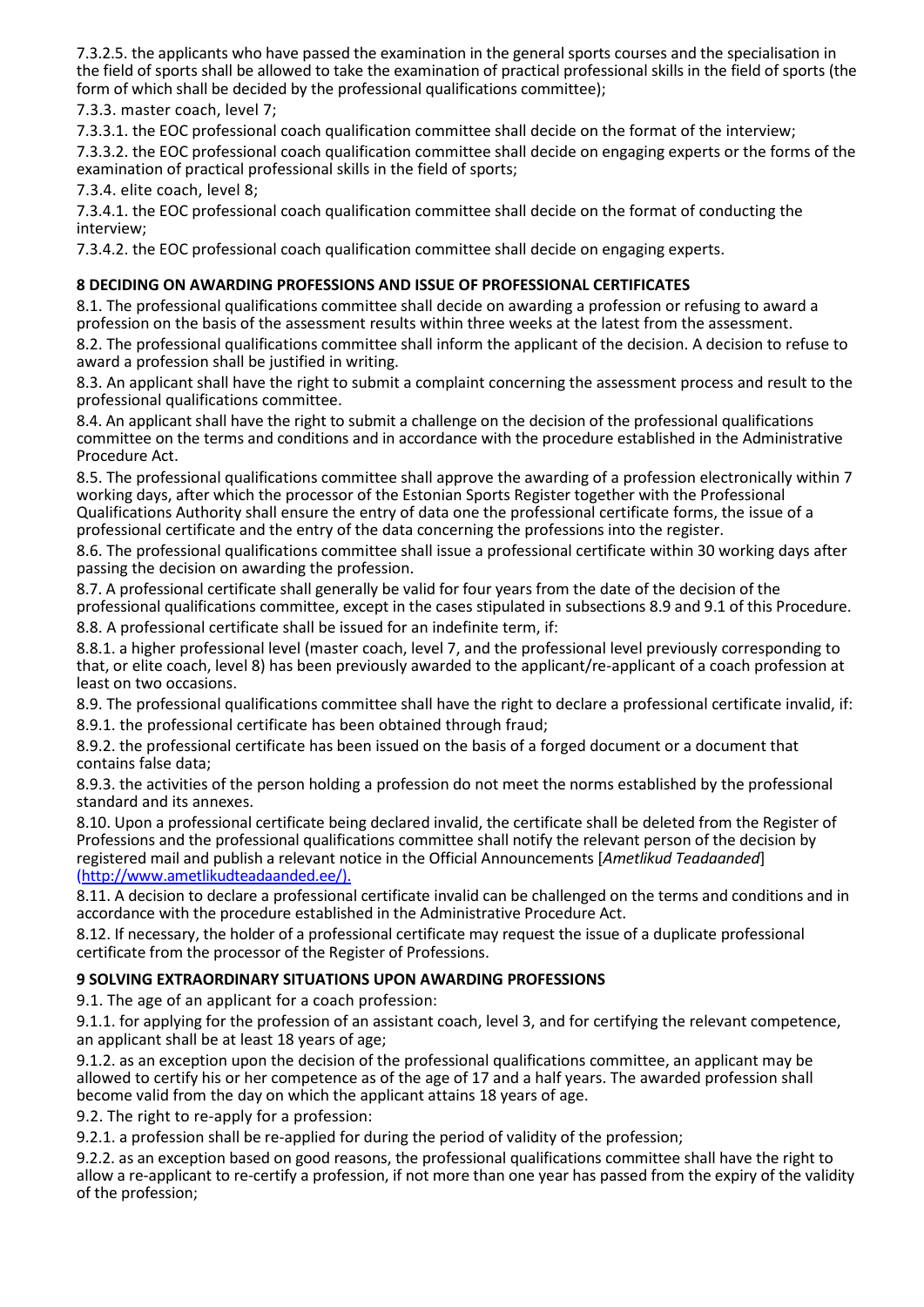9.2.3. if the professional qualifications committee does not make the exception specified in subsection 9.2.2 or if more than one year has passed from the validity of a coach profession, the applicant for the profession shall be sent to a professional examination, whereas the further training requirement established in the Procedure shall apply – 60 hours in the past 4 years.

9.3. Applying for the same professional level with a different specialisation upon the previous existence of a coach profession:

9.3.1. the applicant shall take both the knowledge test or examination or interview and the examination of practical skills in the field of sports of specialisation stipulated in this Procedure;

9.3.2. on the basis of a decision of the professional qualifications committee, an applicant may be exempted from taking the general sports courses knowledge test, examination or interview.

9.4. Applying for the additional specialisation of a recreational sports and personal coach:

9.4.1. the additional specialisation of a recreational sports and personal coach may be applied for by the holders of a valid coach profession for the professional levels stipulated in this Procedure (see subsection 1.2 of this Procedure) and within the limits of the existing coach profession;

9.4.2. for an additional specialisation, the applicant shall take both the knowledge test or examination or interview and the examination of practical skills in the field of sports of the additional specialisation stipulated in this Procedure;

9.4.3. on the basis of a decision of the professional qualifications committee, an applicant may be exempted from taking the general sports courses knowledge test, examination or interview.

9.5. Organisation of a repeat assessment upon failure to pass an assessment:

9.5.1. an applicant who has failed to pass an assessment shall have the right to a new assessment in accordance with the general;

9.5.2. the professional qualifications committees shall have the right to organise a repeat assessment for failed applicants before the subsequent scheduled awarding of professions, but not sooner than in one month from the previous assessment;

9.5.3. the successfully passed parts of examination of failed applicants – the written knowledge test or examination and the examination of practical skills – shall remain valid for one year.

#### **10 DOCUMENTATION OF AWARDING OF PROFESSIONS AND STORAGE OF DOCUMENTS**

The activities related to the awarding of professions shall be documented in accordance with the document forms developed and the extent determined by the professional institution. The applications related to the awarding of professions, the submitted documents, the prepared reports and the adopted decisions shall be stored by the professional qualifications committee in the database of the sub-register of coaches of the Estonian Sports Register.

| Canoeing                    | Artistic swimming                | Sambo                                   |
|-----------------------------|----------------------------------|-----------------------------------------|
| Aerobics and group training | <b>Bodybuilding and fitness</b>  | Skeleton                                |
| Aikido                      | Gorodki                          | Sport Chanbara                          |
| Underwater sports           | Handball                         | Squash                                  |
| American football           | Ship models                      | Badminton                               |
| Crossbow shooting           | Biathlon                         | Sumo                                    |
| Model cars                  | Shooting                         | Skiing, cross-country skiing            |
| Motorsports                 | Table tennis                     | Skiing, mountain skiing                 |
| Bobsleigh                   | Air sports                       | Skiing, snowboarding                    |
| Capoeira                    | Recreational sports              | Skiing, Nordic combined and ski jumping |
| Curling                     | Wrestling                        | Skiing, freestyle skiing                |
| Disc golf                   | Field hockey                     | Rowing                                  |
| Golf                        | Chess                            | Taekwondo                               |
| Hapkido                     | Hiking sports, alpinism          | Muay Thai                               |
| laido                       | Hiking sports, hiking on foot    | Tennis                                  |
| Indiaca                     | Hiking sports, hiking by bicycle | Triathlon                               |
| Football                    | Hiking sports, mountain hiking   | Tournament bridge                       |
| Cycling sports              | Hiking sports, water hiking      | Weightlifting                           |
| Cycling sports, BMX         | Modern pentathlon                | Skating, figure skating                 |
| Judo                        | Motorbike sports                 | Skating, speed skating                  |
| Ju-jutsu                    | Orienteering                     | Swimming                                |
| Powerlifting                | Padel                            | Powerboating                            |
| Ice hockey                  | Petanque                         | Water polo                              |
| Bandy                       | Personal coach                   | Rolling games, bowling                  |
| Checkers                    | Baseball                         | Rolling games, 9-pin bowling            |
| Karate                      | <b>Billiards</b>                 | Fencing                                 |
| Sleighing                   | Boxing                           | Water aerobics                          |

**Annex 1 Specialisation in fields of sports and modes of movement**